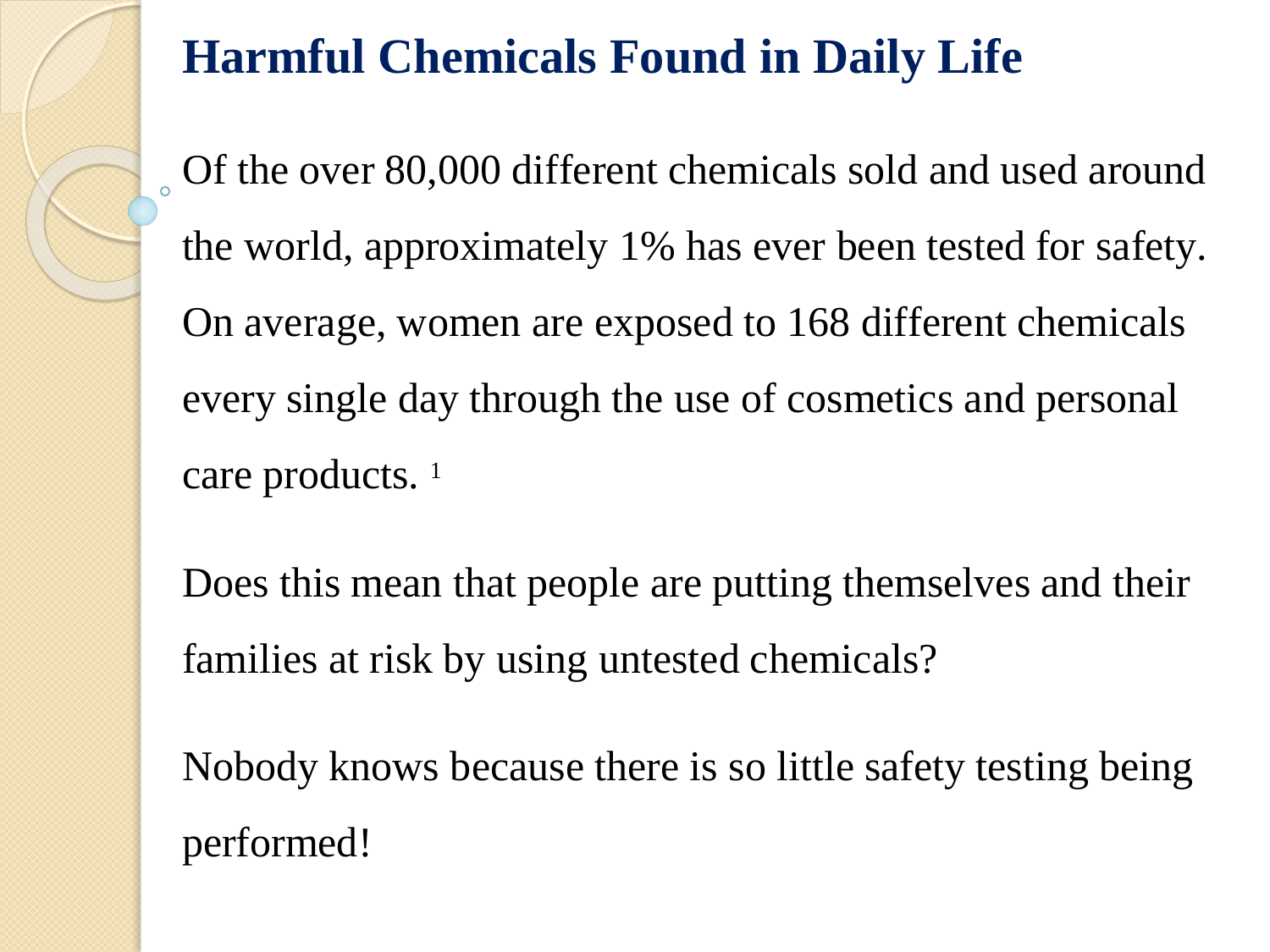It's hard to believe that cosmetic companies would be allowed to use *any* untested chemicals in their products. Yet each day, millions of Americans are using countless products that contain ingredients that have never been scientifically studied by the U.S. Food and Drug Administration (FDA) or the Environmental Protection Agency (EPA).

How is this possible? According to the FDA's website, "Under the Federal Food, Drug and Cosmetic (FD&C) Act, cosmetics and their ingredients are **not required to undergo approval before they are sold to the public**." 2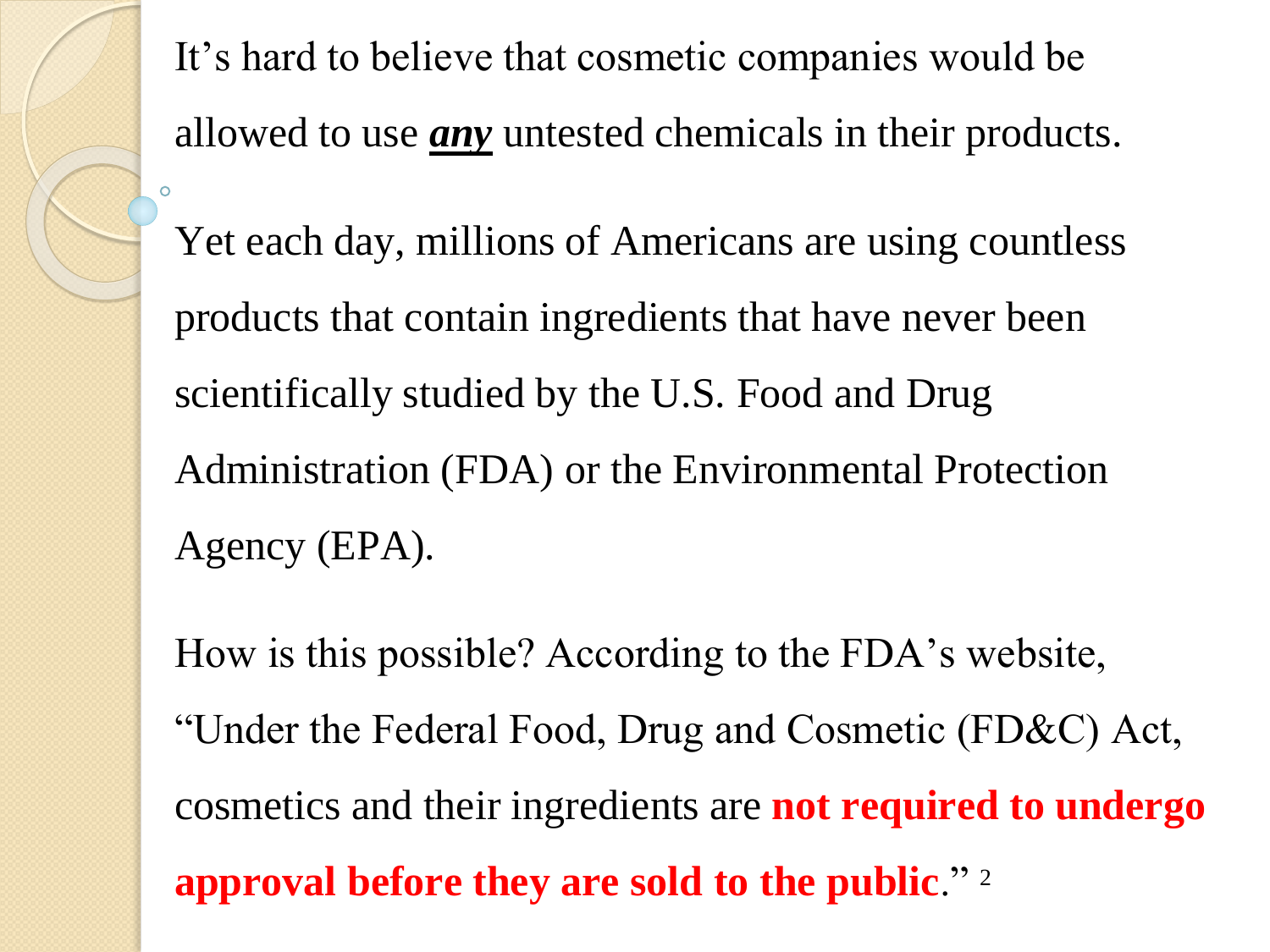## **Propylene Glycol**

Sources/Uses: used in automobile antifreeze, baby products, cosmetics, lotions, and deodorants

Safety Notes: A 2002 report in the journal *Anesthesia & Analgesia* discussed effects of propylene glycol toxicity, such as "seizures, cardiac arrhythmias, respiratory arrest, hemolysis, and renal failure."<sup>18</sup>

The state of California has listed a form of propylene glycol as a known carcinogen since 2004. <sup>8</sup>

Other possible adverse effects: <sup>19</sup>

- 1. CNS depression in animal testing
- 2. Severe eye irritant